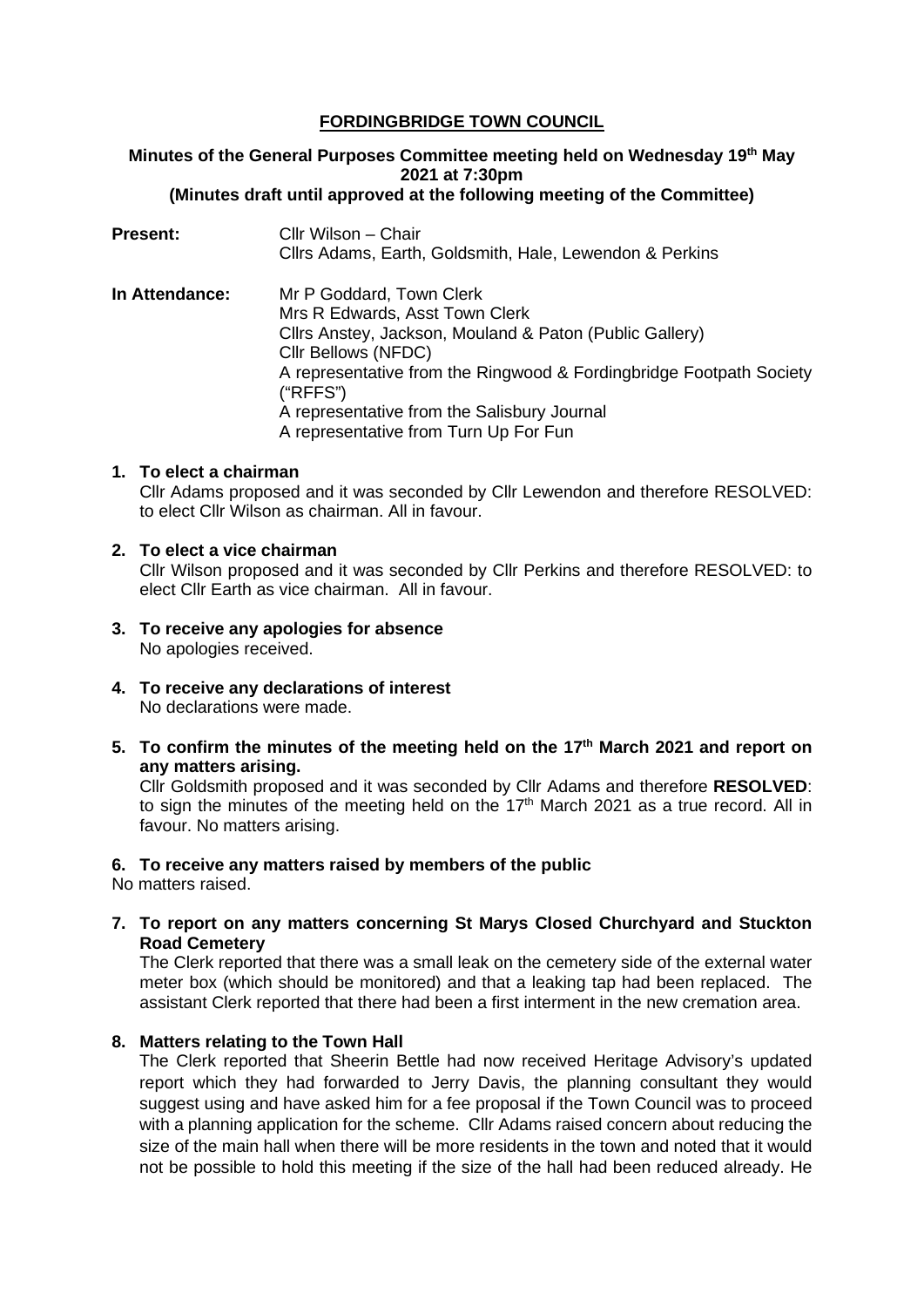felt that the concerns of the planning officer needed to be addressed. Cllr Wilson summarised some of the concerns of the planning officer. Cllr Hale said that the Town Council had already agreed to progress the proposal. It was agreed that the Clerk should chase Sheerin Bettle for the consultant's fee proposal and that the consultant may also provide some views regarding the viability of the scheme and any planning application.

# **9. To report on any matters relating to the Information Office**

The Clerk reported that following discussions with the landlord of the Information Office the Town Council has been offered a new lease on the Information Office for a further two years from 1<sup>st</sup> May 2021 at the same rent (£375 per month) with a one-year break that needs six months' notice to exercise. Cllr Wilson proposed and it was seconded by Cllr Hale and therefore RESOLVED: to enter into the lease that had been offered.

## **10. To report any matters concerning footpaths**

The representative from the RFFS advised that the Avon Valley Path needed attention and signage. HCC will do this work but progress is slow. There have also been problems with the owner of that section of the footpath. She also reported that the footpaths at Midgham Farm were bad. HCC will need to get in touch with the owners. The representative noted that the area is used for camping so she would have thought it was in the owners interest to maintain the footpaths. The representative would send details to the Assistant Clerk.

Jobs for Lengthsman  $-4$ <sup>th</sup> June 2021

Cllr Wilson queried whether the April jobs had been completed.

**Action: Clerk to establish whether the April jobs had been completed.**

## **11. To report on any matters concerning Allotments**

Cllr Wilson advised that there were 27 people on the waiting list for the Fry's Field allotments and 23 people for the new allotments. Two new water pumps have been purchased, one of which has already been installed. The Greener Living Ridan Composter has been installed. Residents need to apply to join a composting club. Membership is free but you need to have training and accept the rules to join. Residents are keen to use the composter. There are security concerns that Greener Living are looking into and they may need to construct a cage around the composter. Cllr Wilson visited the community allotment at the Ringwood allotments. The plot is sponsored by dementia.org and the local walking group is also involved. The purpose of the community plot is to alleviate loneliness.

# **12. To consider a further proposal from Turn Up For Fun ("TUFF")**

Cllr Wilson noted that it had already been agreed to run two TUFF sessions every Thursday during the school summer holidays. Cllr Wilson asked whether TUFF had capacity to run more sessions and the TUFF representative advised that it would be possible to offer an additional session on Wednesdays. The representative from TUFF advised that it would be possible to offer a **story telling session** as they successfully have at Damerham. The storyteller has confirmed that they are happy to do it and a date would need to be agreed. The cost for the storyteller, who is nationally known, would be £100. TUFF staff could steward the event whether it was at the Recreation Ground or the school (if controlling numbers was an issue). The storyteller tells traditional folk and fairy tales that can then be tailored to the local area. Generally these events are put on in the evening and children should be supervised. The representative advised that the event was not aimed at young children (she suggested aged ten upwards) and that people come as families potentially with a picnic. The event would last two hours with a break. The representative advised that it may also be possible to have a **family fun day**. This would need to be at the end of the summer (as a grand finale) as it is too late to organise anything for the beginning of the summer. Other organisations such as the Wildlife Trust could be involved. The representative suggested it should be held at the